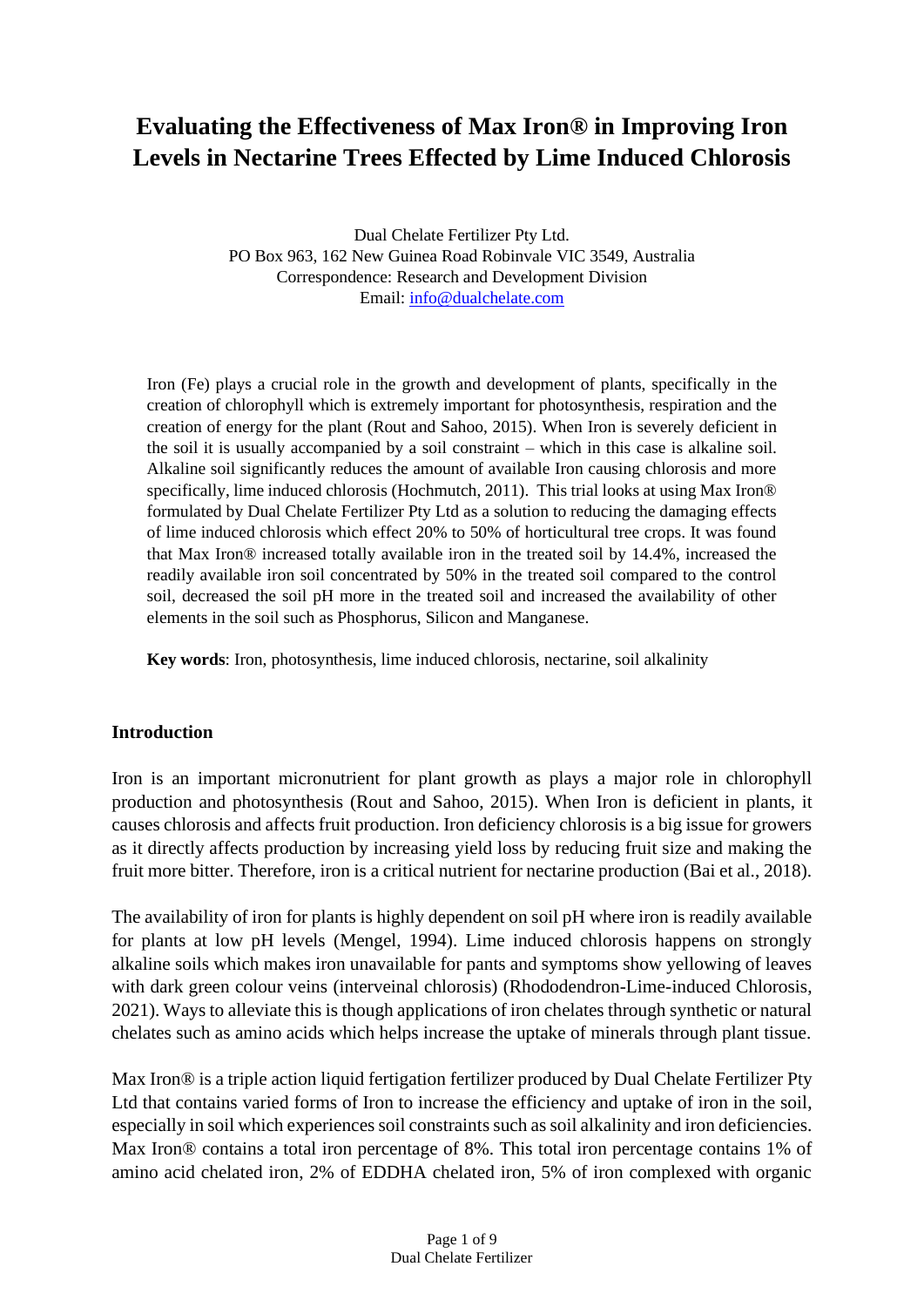acids, 3% of sulphur as sulphate and 0.2% amino acid nitrogen. As Max Iron® provides chelated iron in three ways it is an exceptionally good option for plants that are experiencing lime induced chlorosis.

The aim of this study is to increase plant available iron in the soil by analysing soil tests and looking at tree vigour and growth. Soil testing will be done to evaluate the percentage of readily available iron in the soil before and after application of Max Iron®. Visual assessments against control trees will also be done to give an insight into whole tree health using comparative photos of treated and control nectarine trees. This study hopes to provide a solution to soil that suffers from alkalinity and unavailable iron by using innovative chelation technology such as amino acids and varied iron forms.

# **Objectives**

- 1. Assess the effectiveness of Max Iron® in improving soil nutrient levels in nectarines suffering from lime induced chlorosis.
- 2. Analyse the physical growth and crop vigour of the nectarine trees in the control and treated areas.
- 3. Compare control and treated soil analyses before and after fertigated application of Max Iron®.

## **Materials and Methods**

## **Site Selection and Trial Design**

This trial was conducted on a stone fruit farm in Swan Hill, Victoria. The 2 ha block was selected due to its severe leaf yellowing which had been observed over a number of years. Previous applications of iron had been done but no visual differences were seen by the farmer. It was observed that the block had high variability in soil types, with the iron induced chlorosis being mostly observed in middle and left (west) regions of the paddock (see figure 1).



*Figure 1: Aerial image of the block showing symptoms of lime induced chlorosis. Note the yellowing patches.*

One row was isolated as the control row which received no applications of Max Iron® fertilizer but still continued to receive the farmers normal fertilizer application regime. The rest of the block was treated with foliar applications of Max Iron®. See figure 2 for trial layout which also highlights the sampling points were soil tests was analyzed from. There were 3 replicates for both treatments (treated and control).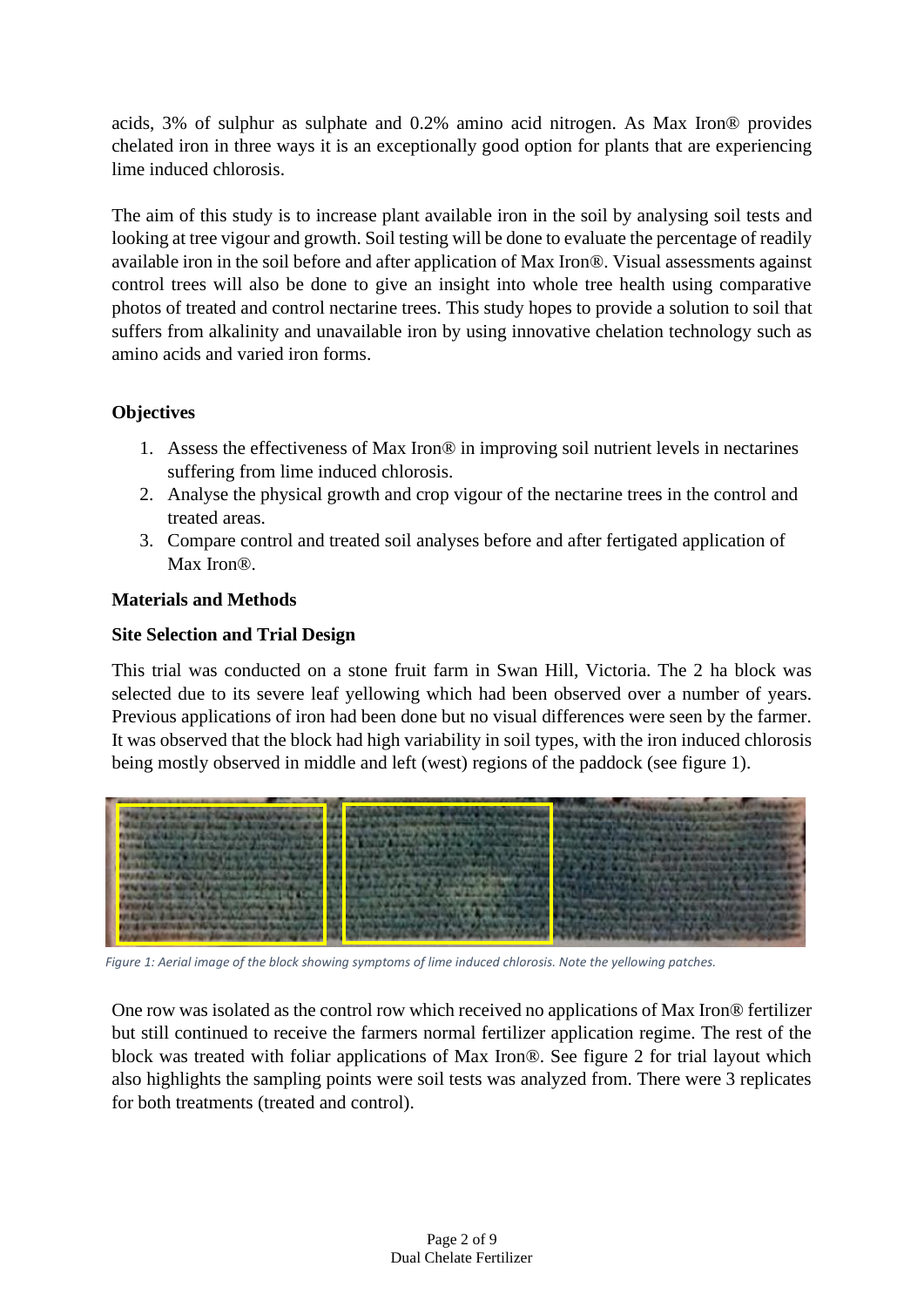

Figure 2: Soil sampling and monitoring locations

*Table 1: Application rates and application times for fertigated applied Max Iron®.* 

|             | Products used         | Rate      | <b>Growth Stage</b> | Date     |
|-------------|-----------------------|-----------|---------------------|----------|
| Application | Max Iron <sup>®</sup> | $25$ L/ha | End of<br>flowering | 25/08/20 |
| Application | Max Iron <sup>®</sup> | $25$ L/ha | Schuck fall         | 04/09/20 |

Table 1 highlights the fertilizer application details. Max Iron® was applied twice early in the season at end of flowering and at schuck fall. At this time, leaves were small but already showing sever symptoms of iron deficiency. Soil samples were taken just prior to the first application and again 1 week after the last application.

#### **Observations**

#### **Soil Nutrient Analysis**

Before and after the application of Max Iron®, soil samples were taken from the dripper line from nectarien trees in the different sampling locations at the contorl and treated sites (refer to figure 2). These soil samples were then sent to Analytical Laboratories and Technical Services Australia (ALTSA), Victoria for the presence of the listed elements: Nitrogen (N), Posphorus (P), Potassium (K), Sulfur (S), Calcium (Ca), Magnesium (Mg), Sodium (Na), Alminium (Al), Boron (B), Copper (Cu), Iron (Fe), Magnanese (Mn), Zinc (Zn), Silicon (Si) and Molybdenum (Mo).

#### **Statistical Analysis**

A statistical analysis was done using Prism 9 (Graph Pad Software). Significant difference (P<0.05) between the treatments was determined by comparing the replicate means. Graphs with error bars were also created using Prism 9.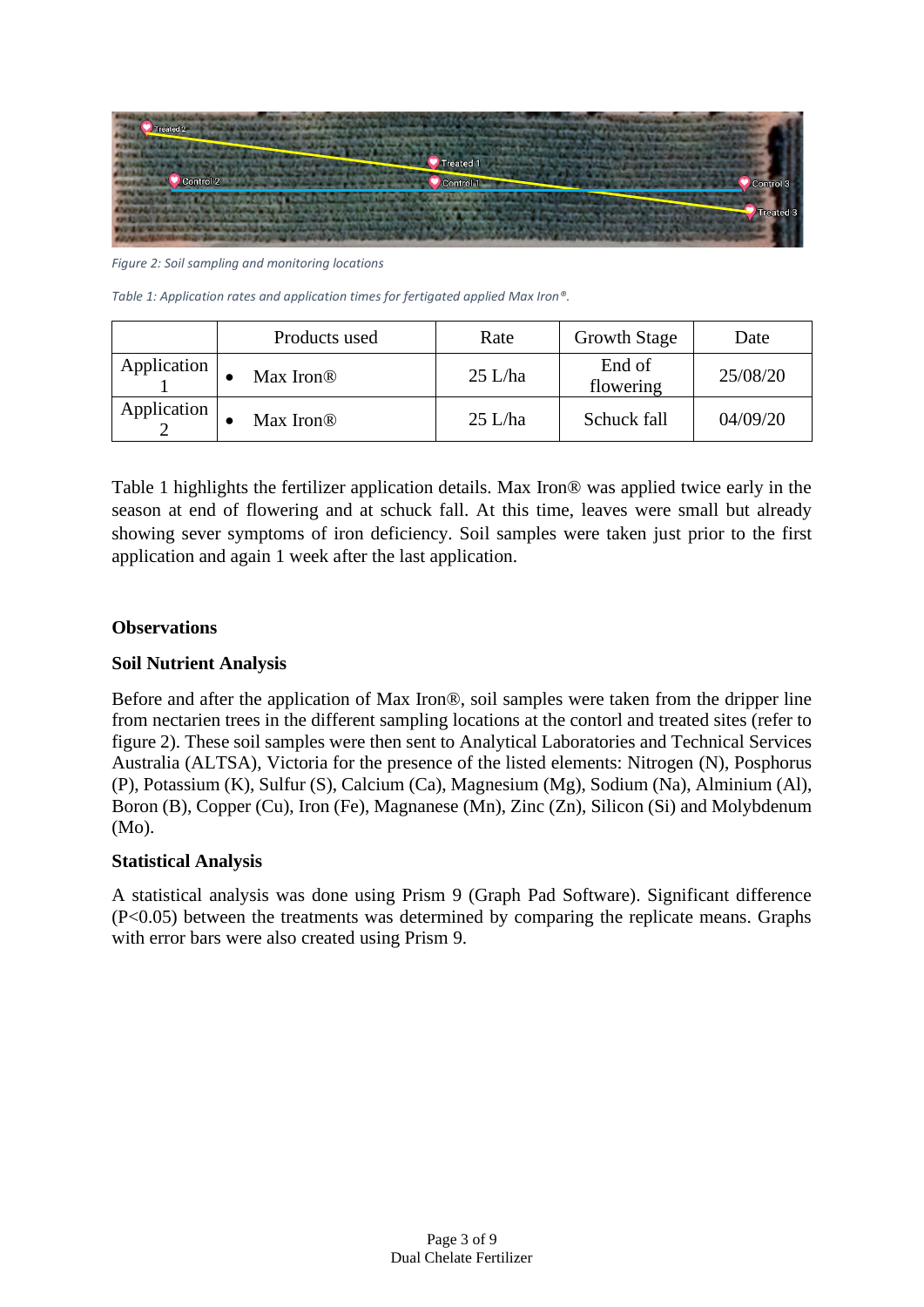# **Results**

*Table 2: Results summary table calculated from the soil tests. Specifically highlighting iron levels in the soil before and after application. Percentages indicate the percentage increase from before application to after application. Other soil parameters are also highlighted such as pH and Ca:Mg ratio.* 

|                         | <b>Before Fert Application</b> |                     | <b>After Fert Application</b> |                          |
|-------------------------|--------------------------------|---------------------|-------------------------------|--------------------------|
|                         | Control                        | Treated             | Control                       | Treated                  |
| (TD) Iron               | 15,933 mg/kg                   | 12,150 mg/kg        | 14,633 mg/kg<br>$(-8.2%)$     | 13,900 mg/kg<br>(+14.4%) |
| $(M3)$ Iron             | 60.5 mg/kg                     | 95.4 mg/kg          | 72.7 mg/kg                    | $100.4$ mg/kg            |
|                         |                                |                     | (+20.2%)                      | (+5.2%)                  |
| (RA) Iron               | $8.2 \text{ mg/kg}$            | $8.6 \text{ mg/kg}$ | $3.4 \text{ mg/kg}$           | 5.1 $mg/kg$              |
|                         |                                |                     | $(-58.5%)$                    | (-40.1%)                 |
| pH(H <sub>2</sub> O)    | 7.7                            | 6.8                 | 7.4                           | 6.7                      |
|                         |                                |                     | $(-3.9%)$                     | $(-1.5%)$                |
|                         | 7.0                            | 6.1                 | 6.8                           | 6.1                      |
| pH (CaCl <sub>2</sub> ) |                                |                     | $(-2.9%)$                     | (0%)                     |
|                         | 3.8                            | 4.2                 | 4.3                           | 4.3                      |
| Ca: Mg Ratio            |                                |                     | (+13.2%)                      | (+2.4%)                  |

Totally Digestible (TD): Total amount of nutrients in the soil (available and unavailable)

Mehlich 3 (M3): The amount of nutrients available in the soil for plants for the next 3-6 months.

Readily Available (RA): The current available nutrients in the soil for immediate plant uptake. This is what agronomists will make fertiliser recommendations using.

#### **Visual Soil Comparisons**



*Figure 3: Soil collected from the treated 1 and control 1 sampling points*



*Figure 4: Soil collected from the treated 2 and control 2 sampling points*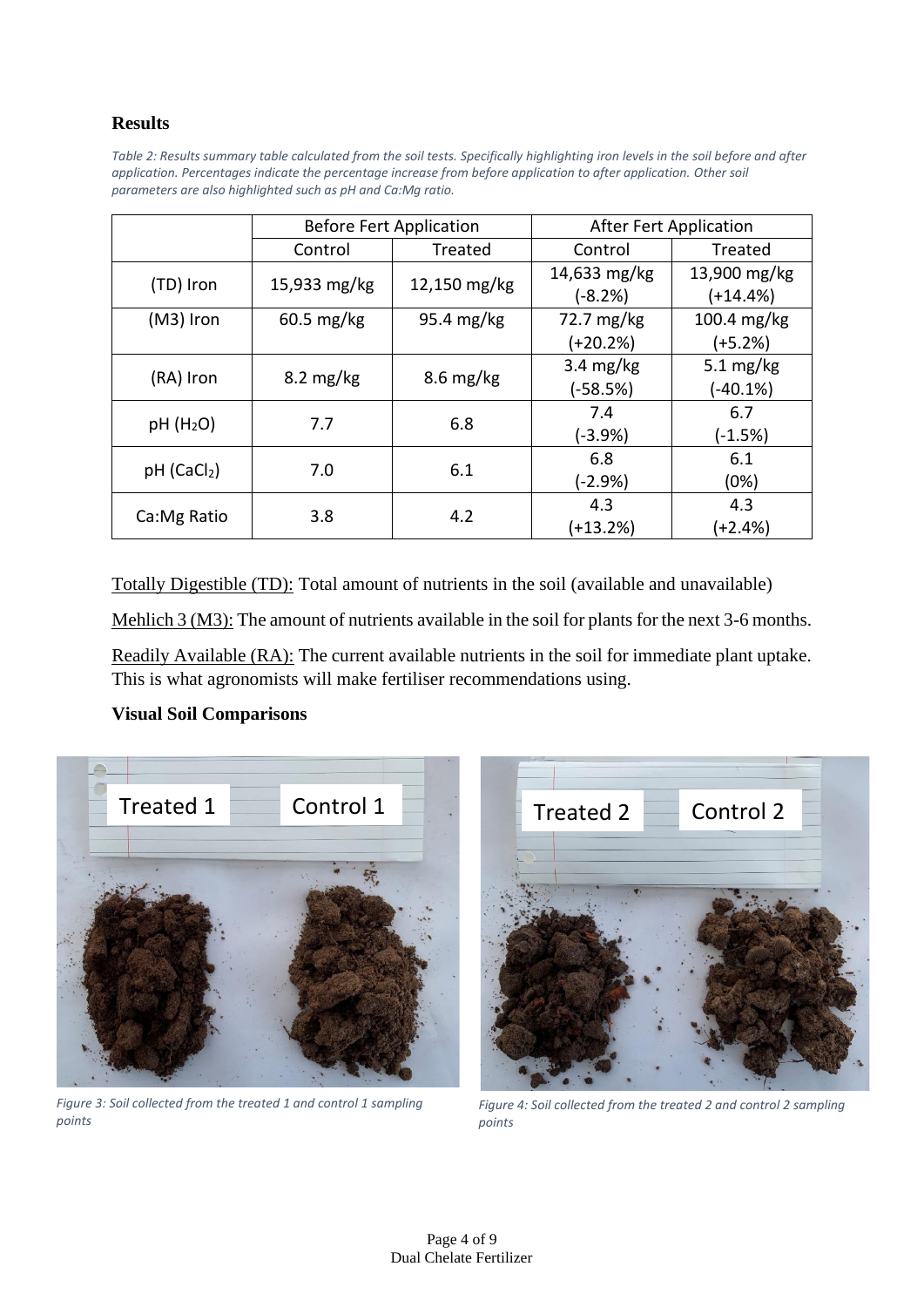

*Figure 4: Soil collected from the treated 3 and control 3 sampling points*

#### **Soil Analysis Pre-Fertilizer Application of Nectarines**



*Figure 5: Soil nutrient concentration (mg/kg) before application of Max Iron®. Averages are highlighted in graphs. No significant difference (P<0.05)*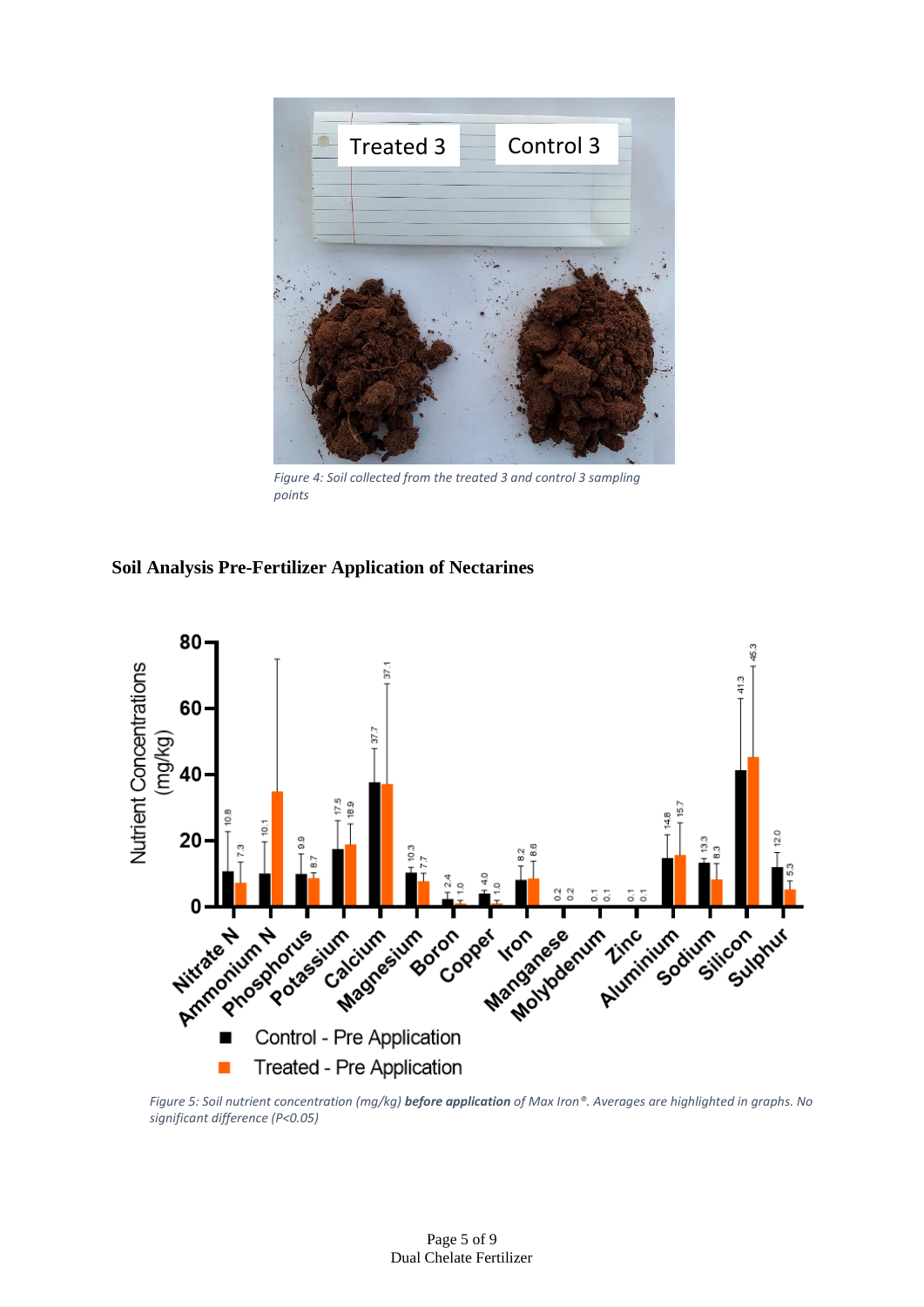

*Figure 6: Soil nutrient concentration (mg/kg) after application of Max Iron®. Averages are highlighted in graphs. No significant difference (P<0.05)*



*Figure 7: A combined graph showing the soil nutrient concentrates before and after the application of Max Iron®. Averages are highlighted in graphs. No significant difference between the treated pre-application and treated post-application (P<0.05).*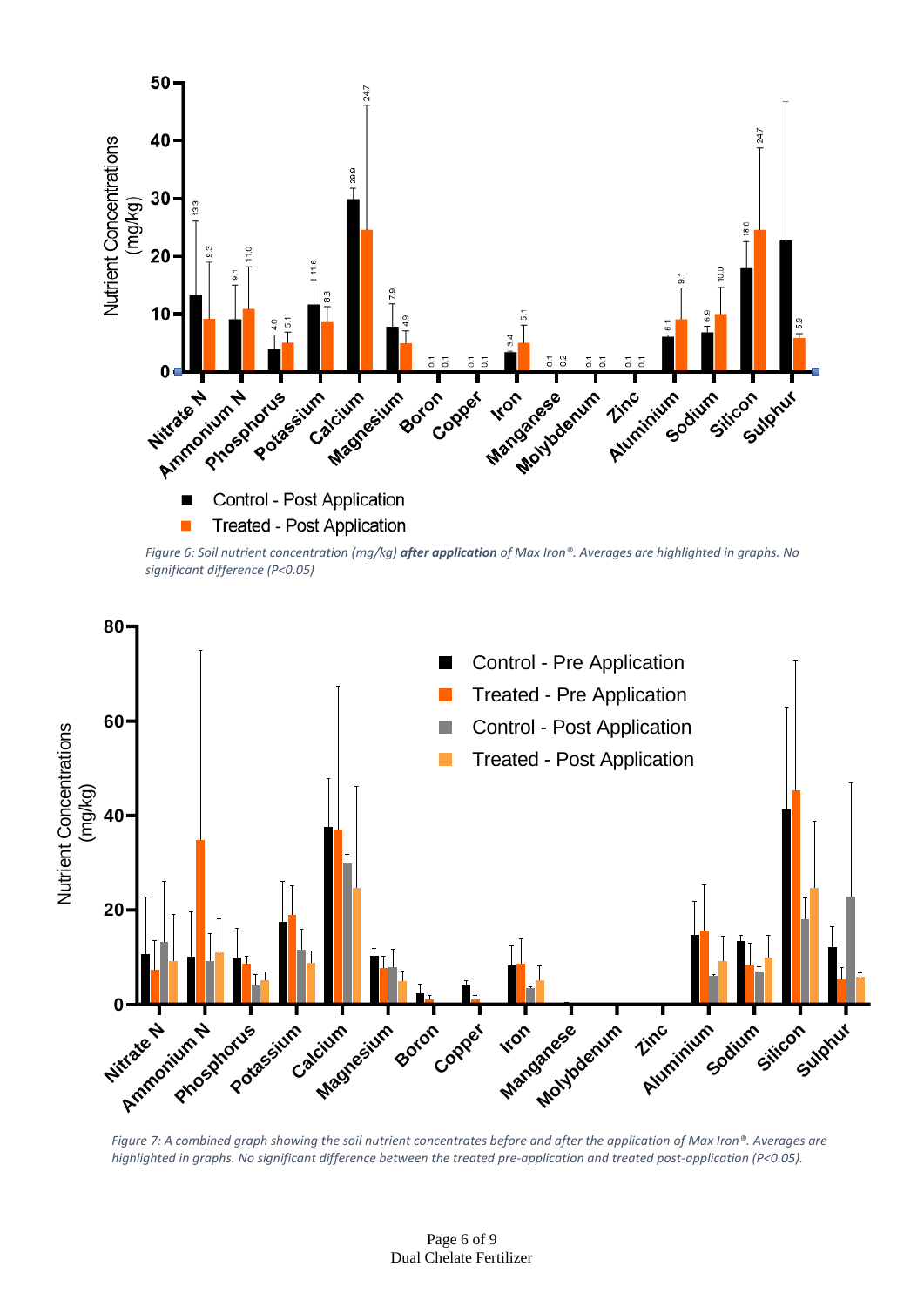

*Figure 8: The percentage change of nutrient concentrations measured in the soil collected from treated and control treated nectarine plants before application of Max Iron®. Values with a positive percentage change indicate that nutrient levels were higher in treated soil. Values with a negative percentage change indicate that nutrient levels were higher in control soil.*



*Figure 9: The percentage change of nutrient concentrations measured in the soil collected from treated and control treated nectarine plants after application of Max Iron®. Values with a positive percentage change indicate that nutrient levels were higher in treated soil. Values with a negative percentage change indicate that nutrient levels were higher in control soil.*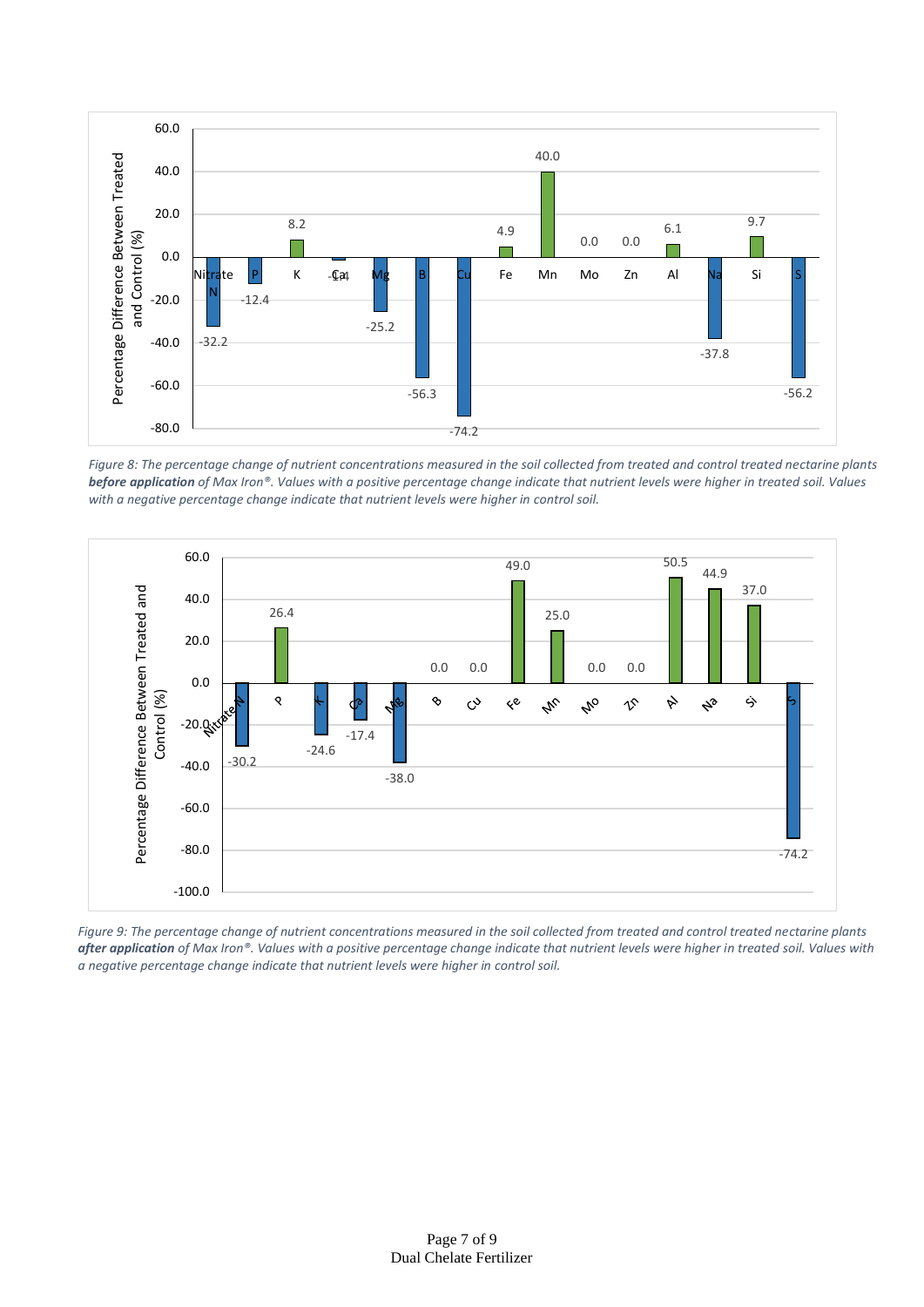## **Discussion**

When looking at table 2 highlighting the soil summary results, it can be seen that Max Iron® produced a 14.4% increase in total digestible iron in the treated soil whereas the control soil actually had a decrease of 8.2%. This suggests that Max Iron increased the total amount of iron in the soil. This is because Max Iron® is made up of 3 different readily available forms of chelated iron. The decrease in control soil is due to the plant actively growing in its rapid development stage where the nectarines are pushing out many new leaves. The readily available iron already present in the control would have been used up causing this decline. There was no decrease observed in the treated soil as readily available forms of iron were provided and most likely taken up by the plant straight away due to the noticeable iron deficiency.

After the second application of Max Iron, the soil results showed that there was approximately 50% more readily available iron in the treated soil (5.1mg/kg) available for immediate uptake compared to the control (3.4 mg/kg) (refer to table 2). Although there was a decrease in readily available iron in the treated soil from 8.6 mg/kg to 5.1mg/kg, this decrease was not as severe as the control soil which had a decrease of readily available iron from 8.2mg/kg to 3.4mg/kg also highlighted in table 2. This lower decrease observed in the treated soil suggests that the iron supplied by Max iron® was taken up by the plant and used in new leaf development whilst also leaving some iron in the soil for further uptake.

When we consider the pH  $(CaCl<sub>2</sub>)$  levels between the control and treated soil, that was measured that the treated soil had a final pH of 6.1 whereas the control soil had a final pH of 6.8. The lower pH observed in the treated soil is mostly a result from the Max Iron® applications. Max Iron® has iron sulphates contained in its formulation which makes the fertilizer very acidic at a pH of approximately 2.15. Iron sulphate is naturally acidic with a pH of approximately 2. When using Max Iron® through the drippers directly on a highly alkaline soil, the soil will become more acidic for a short amount time making other forms of iron which were previously locked up available again for the plant roots to absorb.

In addition to making the iron more available to the plants, it was also recorded that there were higher concentrations of Phosphorus, Manganese and Silicon (shown in figure 9) in the treated soil compared to the control soil. This may have been a result of the amino acid chelation in the Max Iron® facilitating the movement of other elements in the soil. Another point to add is that since the pH was lower (more acidic) in the treated soil, more nutrients would also become available to the nectarines for uptake. This has a correlation to the acidic nature of Max Iron® facilitating in the acidification of the soil.

# **Conclusion**

In conclusion, this trial was conducted to evaluate the effectiveness of Max Iron® in improving iron concentration levels in soil with nectarine trees experiencing lime induced chlorosis. Soil results before and after application of Max Iron® were analyzed to assess the levels of available and totally digestible iron in the soil and it was made apparent that the soil contained a large concentration of iron, however only approximately 0.04% of this total iron was readily available in the soil for plant uptake. This is a significant issue which is mainly a